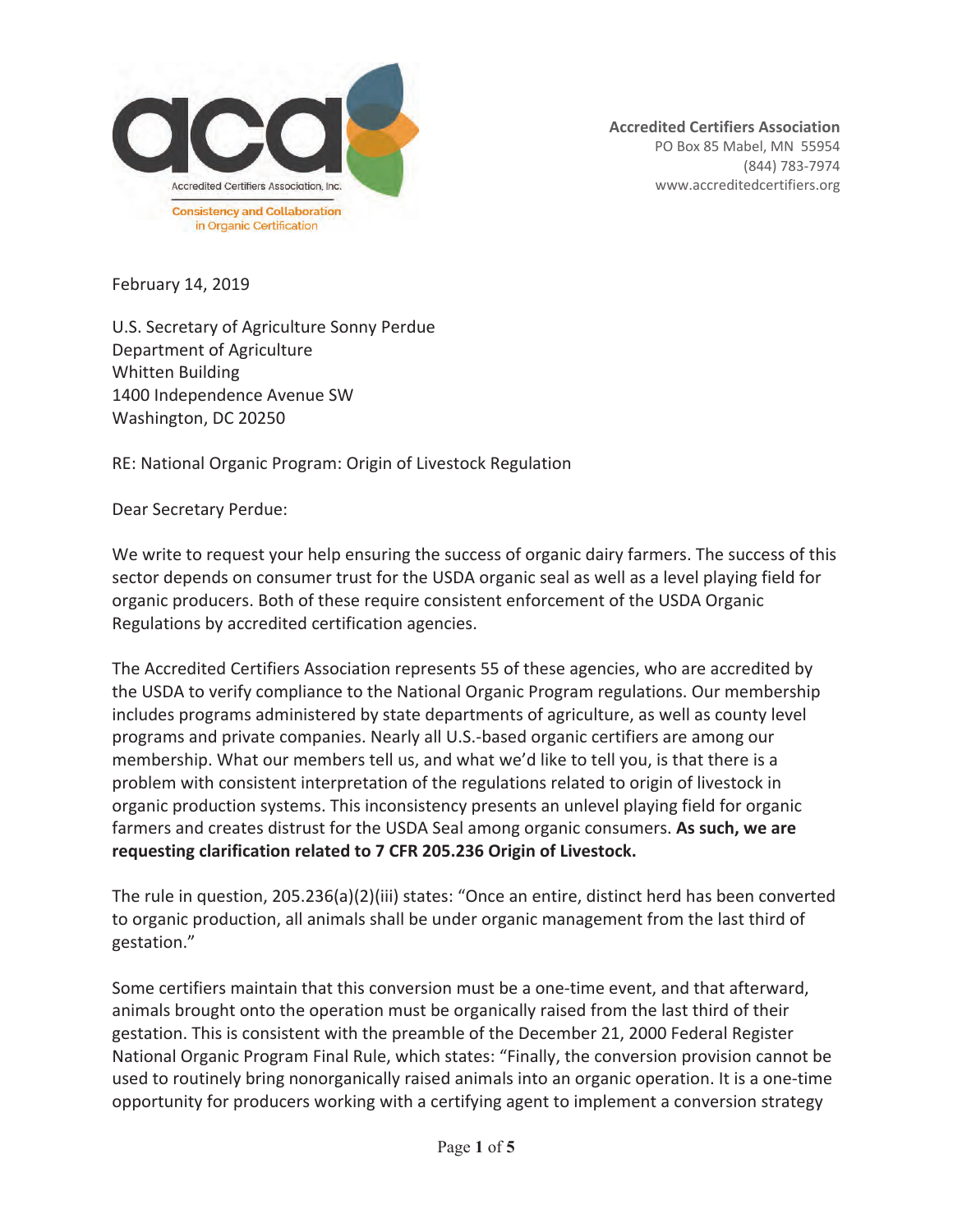for an established, discrete dairy herd in conjunction with the land resources that sustain it." (See printed page 80570 linked here.)

However, some certifiers allow continuous transition of non-organic animals, stating that the phrase *distinct herd* is unclear and that 205.236 might not necessarily prohibit continuous transition processes or "re-transition" of young stock as separate distinct herds after a period of non-organic management. Producers who are allowed to utilize a multiple-transition process, or a system that re-transitions dairy calves raised conventionally, are at a significant cost advantage. Specifically, if producers are allowed to manage livestock as conventional for a period of time, and they are not required to use organic feed and other organic management factors for a year before being re-transitioned to organic status, their management costs drop significantly. Many perceive this to be an unfair competitive advantage, contrary to the intention of the regulation, and out of line with consumer expectations. However, when pressed on this issue, the NOP has declined to take action, citing a long and complicated history related to the interpretation of 205.236. This history includes several National Organic Standards Board (NOSB) recommendations that eventually led to a proposed Origin of Livestock rule, which was not finalized and was eventually removed from the government's Unified Agenda of Regulatory and Deregulatory Actions.

Accredited certifiers would really like to get on the same page as one another about this. The topic is discussed frequently in various forums, but lack of regulatory clarity coupled with diverging past precedents make it extremely challenging for certifiers to switch course from where they are currently. Although our members do not all agree on the interpretation of this regulation as it is currently written, we are in *strong* agreement that once regulatory clarification is provided, we can stand together to enforce the rule consistently to the benefit of the organic dairy industry.

In fall of 2018, the NOSB passed a unanimous resolution, which "urges the Secretary to directly issue a final rule for Origin of Livestock that incorporates public comments submitted in response to the Proposed Rule (Docket Number AMS-NOP-11-0009)."

Please work with the National Organic Program to prioritize strong and consistent enforcement by issuing a final rule that clarifies requirements related to Origin of Livestock. We urge you to move quickly on this issue, and we are willing to discuss the matter further as needed.

Sincerely, Sincerely,

Jennifer Cruse

Jennifer Cruse Executive Director Accredited Certifiers Association

On behalf of the following: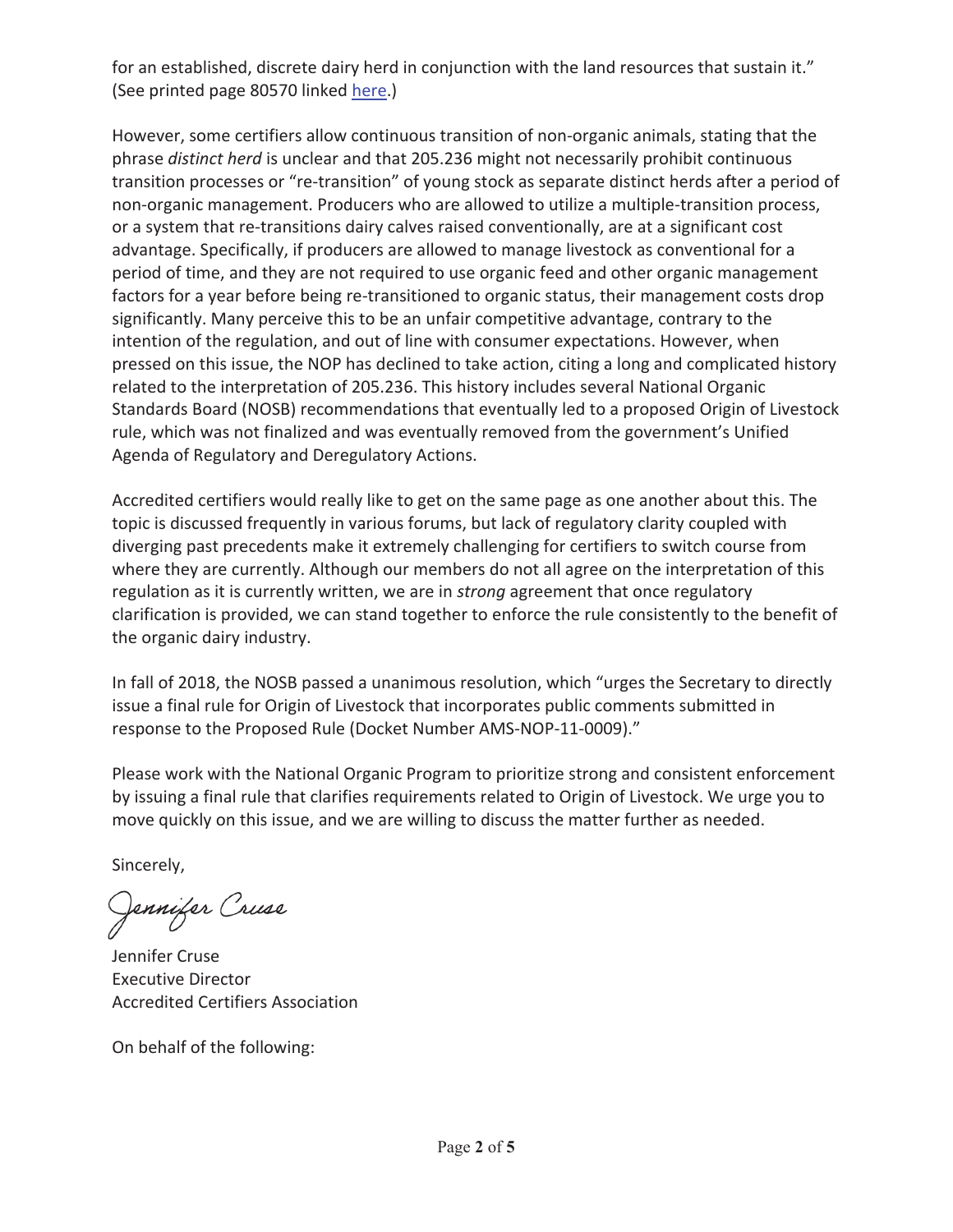Sarah Costin Director A Bee Organic Certification

Solomon Meyer Certification Program Administrator Basin and Range Organics

Don Franczyk Executive Director Baystate Organic Certifiers

Jody Biergiel Colclough Chief Certification Officer CCOF Certification Services, LLC

Bernhard Schulz CERES GmbH

Stephen K. Nix Organic Certification Program Coordinator Clemson University Department of Plant Industry

Janis Kieft Organic Program Manager Colorado Department of Agriculture Division of Plant Industry

Leslie Zuck US General Manager Ecocert ICO

Terry Hollifield Executive Director Georgia Crop Improvement Association's Organic Certification Program

Gwen Ayres Organic Program Manager Idaho State Department of Agriculture

Christina Dockter Vice President of Operations International Certification Services, Inc.

Megan Clark Organic Program Specialist Kentucky Department of Agriculture

Theresa Härtl Review / Certification Kiwa BCS Öko-Garantie GmbH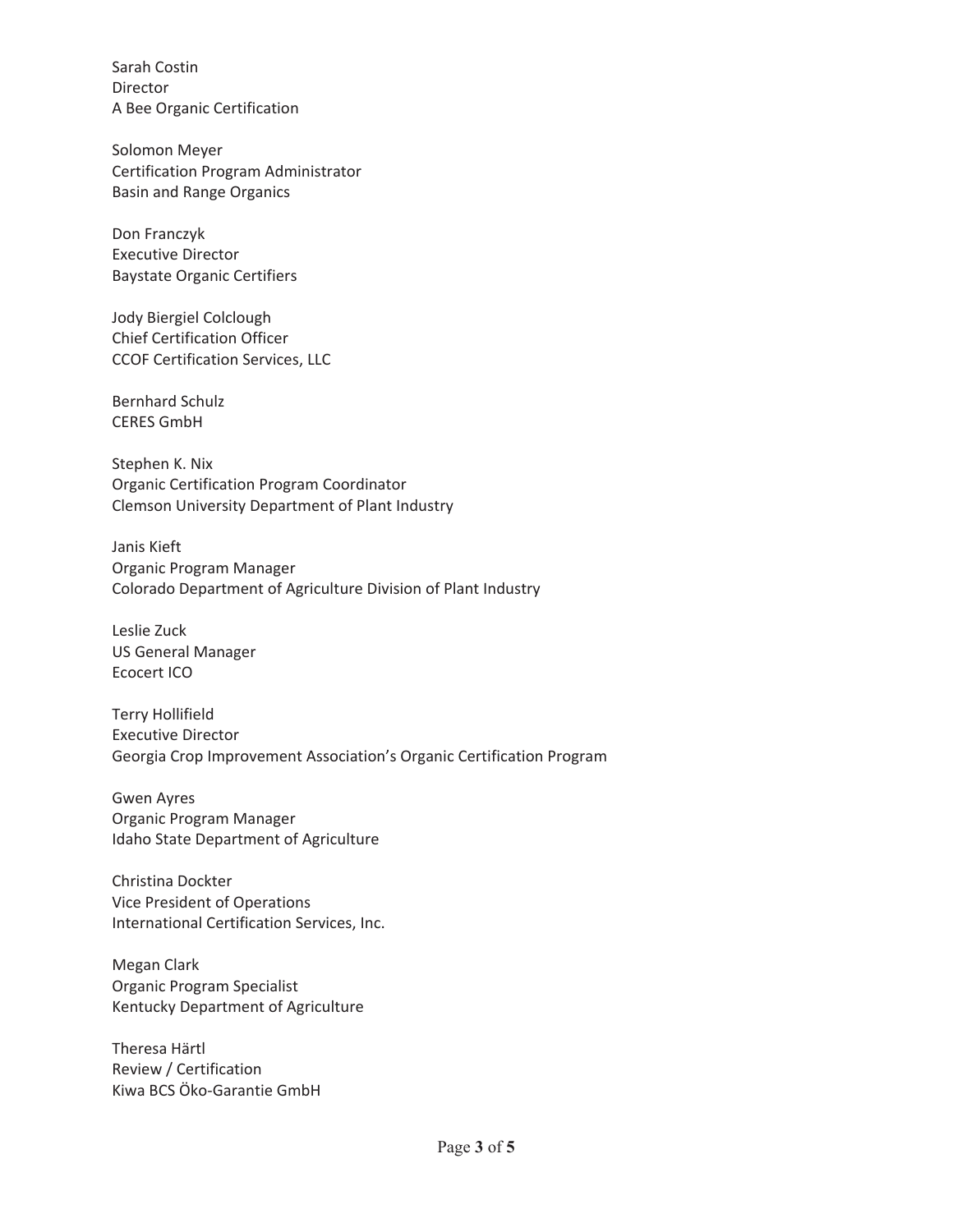Emmett Brady Marin Organic Certified Agriculture

Cori Skolaski Executive Director MOSA Certified Organic

Chris Grigsby Director MOFGA Certification Services, LLC

Georgana Webster Organic Program Manager Montana Department of Agriculture

Chris Fanta Co-Executive Director Nature's International Certification Service

Jennifer Gornnert Director, Division of Regulatory Services New Hampshire Department of Agriculture, Markets & Food

Stacy Gerk Supervising Inspector New Mexico Department of Agriculture

Jessica Terry Senior Certification Specialist NOFA-New York Certified Organic, LLC

Amanda Brewster Executive Director OCIA International, Inc.

Andy Hupp Certification Program Director Ohio Ecological Food & Farm Association

Sam Welsch President OneCert, Inc.

Connie Karr Certification Director Oregon Tilth Certified Organic